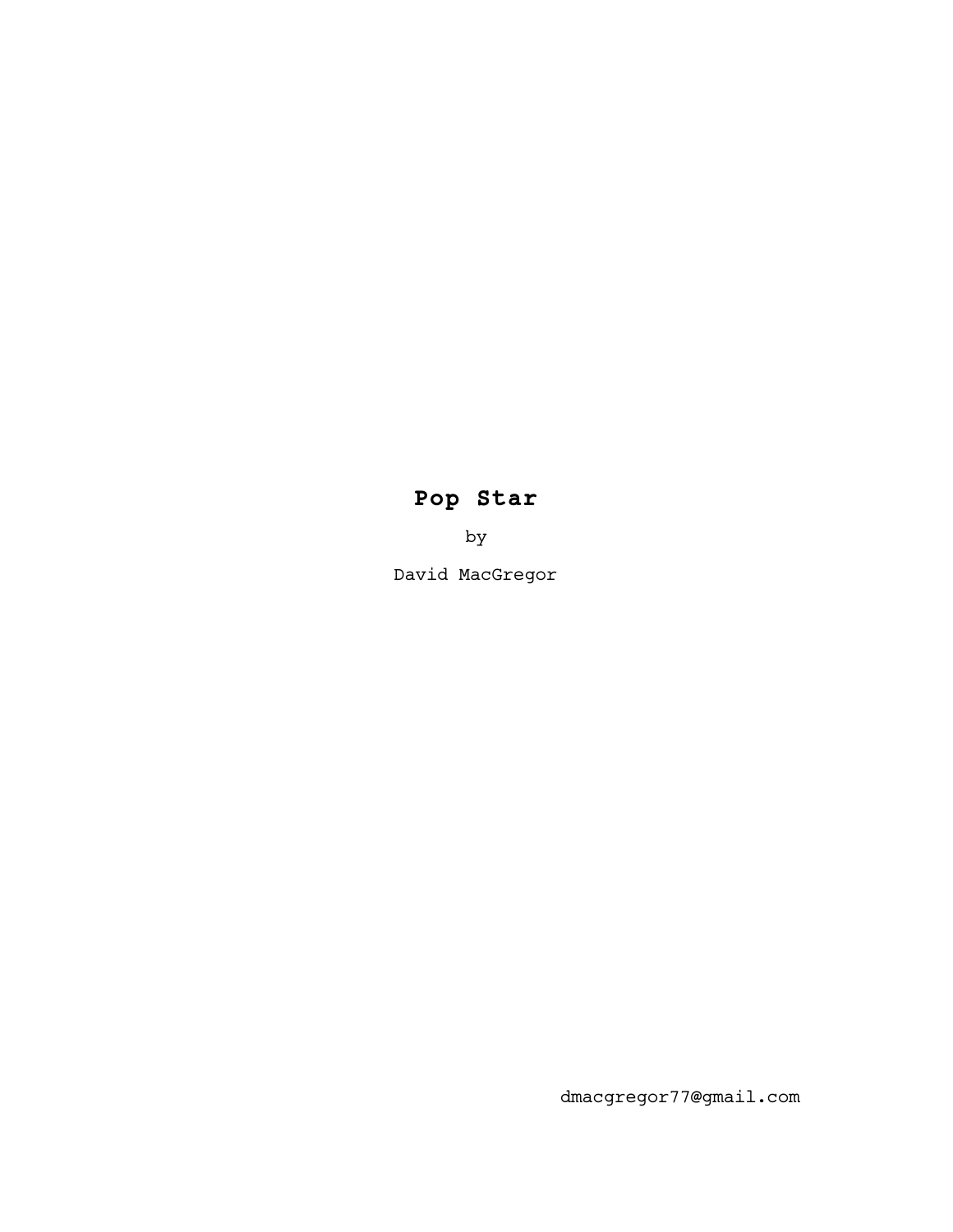# Setting

An office.

# **Time**

Now and then.

# Cast

SUZIE - A talent agent in her 20s-50s. BEN - A talent manager in his 20s-50s. TORIN - A pop star in his late teens-early 20s.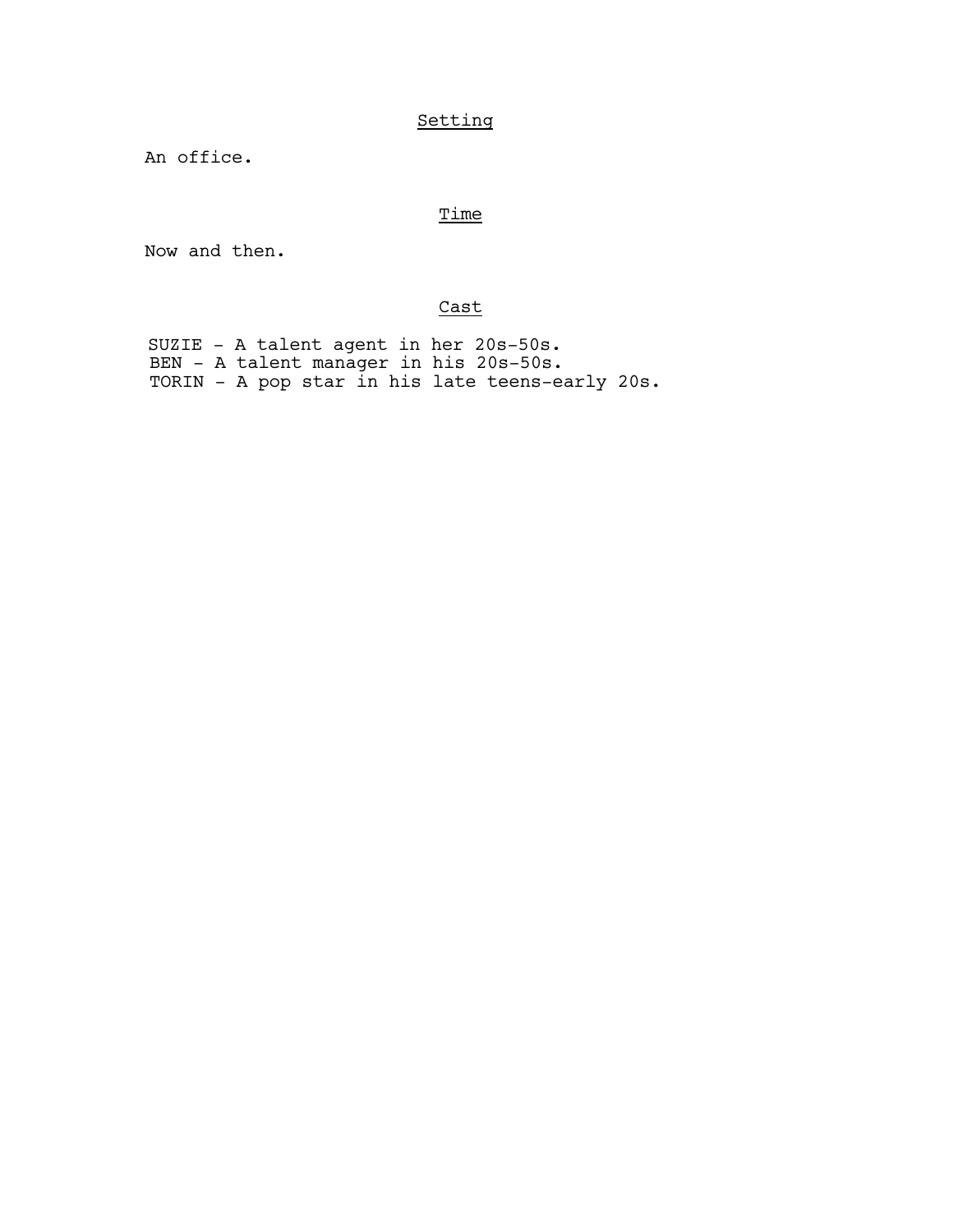*In a typical office, SUZIE sits behind a desk while BEN paces. It's very tense as they each compulsively check their phones every five seconds.*  BEN He's coming, right? You talked to him? SUZIE Yes, I talked to him! He'll be here! He's very punctual. *Phones are checked again, until there is a noise off-stage.* **BEN** That's him! *BEN and SUZIE begin jabbering businessspeak into their phones as TORIN enters. He's a good-looking young man with an easy smile and demeanor. BEN and SUZIE hold up fingers indicating TORIN should wait. The phone calls end simultaneously.* SUZIE There he is! BEN Torin, my main man! *SUZIE kisses TORIN multiple times on both cheeks as BEN tries to perform some kind of elaborate handshake, then settles for a simple, old-fashioned one.* BEN God, you look great! Doesn't he look great, Suzie? SUZIE He always looks great! And you know why? Because he is great! TORIN Thanks, guys. So what's up? BEN WHAZZUP!!!??? **SUZIE** Torin in da house!!! *BEN and SUZIE execute a disturbing little* 

*bump and grind routine as they sing.*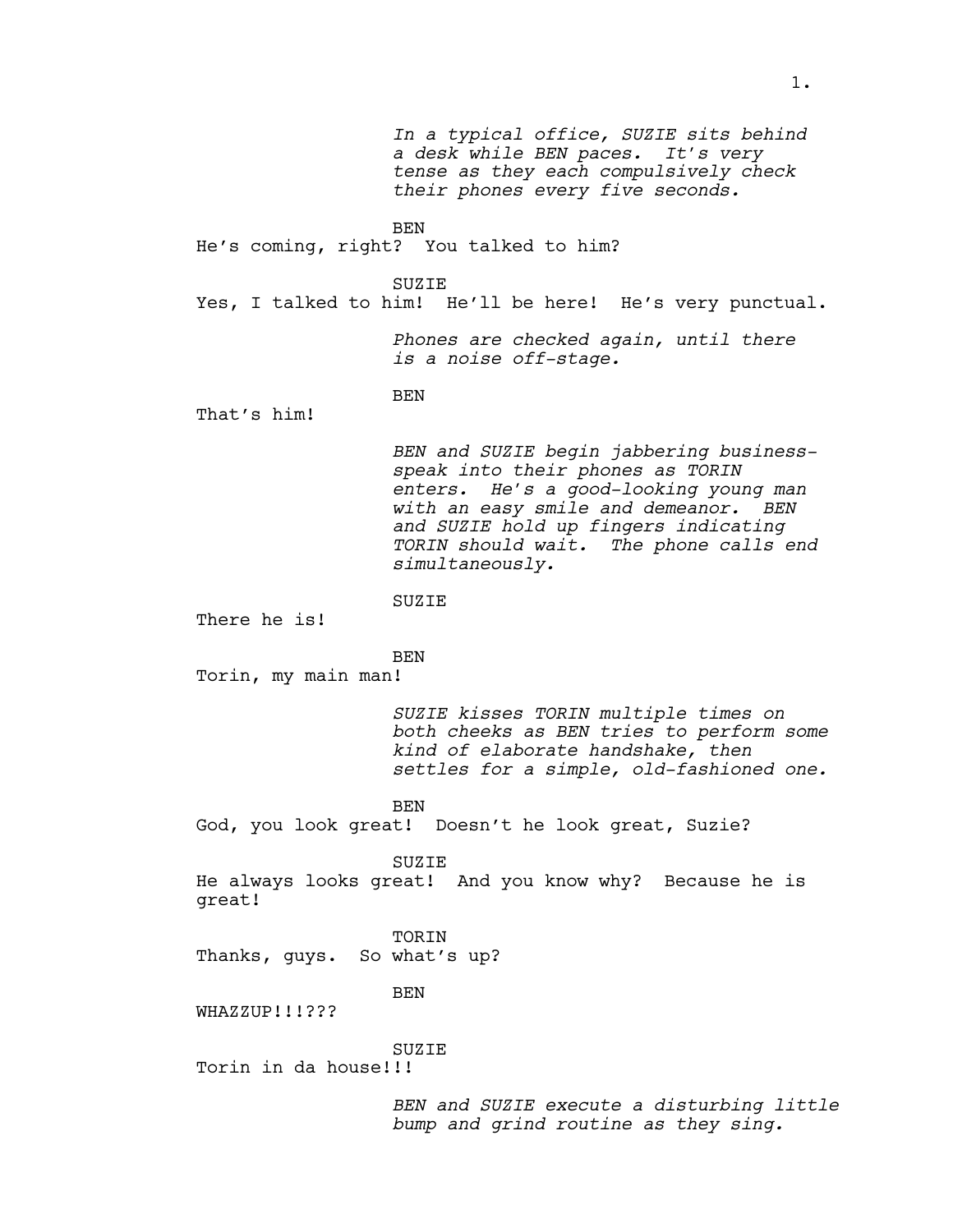*BEN and SUZIE end their routine by "raising the roof" with their hands, then salaaming to TORIN.*

TORIN

You said you wanted to see me?

## SUZIE

Yes, yes, we did. Have a seat, Torin.

*BEN ushers TORIN to a chair, then stands behind him, sometimes pacing, sometimes giving TORIN a shoulder massage. SUZIE sits back down behind the desk.*

#### SUZIE

So, how are things?

TORIN

Good! I finished the concert tour six weeks ago and the new album's on track to be released in three months.

SUZIE

That's great!

**BEN** That's fucking outstanding!

SUZIE But what I meant was, what are you up to now?

TORIN

Right now? Just relaxing playing some video games with friends...oh, and I've been visiting Civil War battlefields. They're amazing!

**BEN** 

Well, sure! I feel you! Civil War battlefields...that's on my bucket list! Are you kidding me?

SUZIE History is so great, isn't it?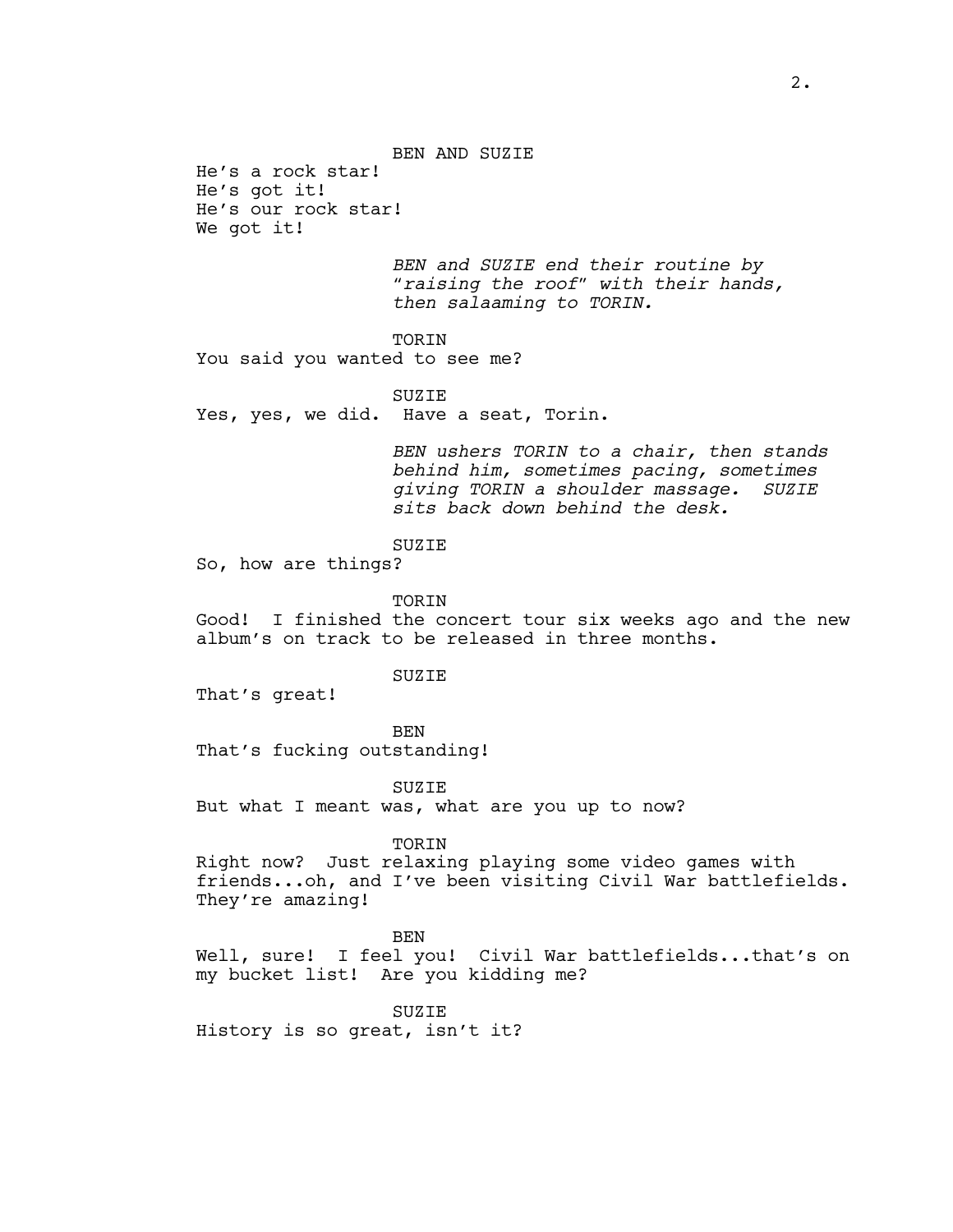#### TORIN

Yeah! In fact, I was just at Gettysburg last week at this place called Cemetery Ridge, which they left exactly the same as it was back in 1863, and I started thinking about what happened there, you know, Pickett's Charge, and all the men who died, and I just started crying. And I'm feeling a little embarrassed, but then, like twenty yards away, there's this huge guy, and he's just sobbing. And his wife is trying to console him and he says to her, "It hurts my heart, Mama." And it does. It really does. It's incredibly moving.

SUZIE

Right.

BEN

And don't you be ashamed of crying. I'm a huge fan of crying and you are a rock star!

**SUZIE** 

Absolutely! But Torin, the thing is, and Ben and I were talking about this, we're concerned that you might be dropping off the public's radar a little bit.

**TORIN** 

I was just on a seven-month international concert tour that made fifty million dollars.

**SUZIE** 

Which ended six weeks ago.

BEN

And in entertainment terms, that's like when dinosaurs ruled the earth.

SUZIE

Bingo! And with the album not coming out for another three months, that's a concern. We need to keep your Q Score up to get the traction we're looking for on the album.

BEN

Exactly! So, as your agent and manager, it is our responsibility to keep your name out there, up there, and in there. Capisce?

TORIN

I think it's pretty out there. When I buy a gallon of milk at the drug store, half the magazines on the counter have my face on them.

**BEN** 

Only half?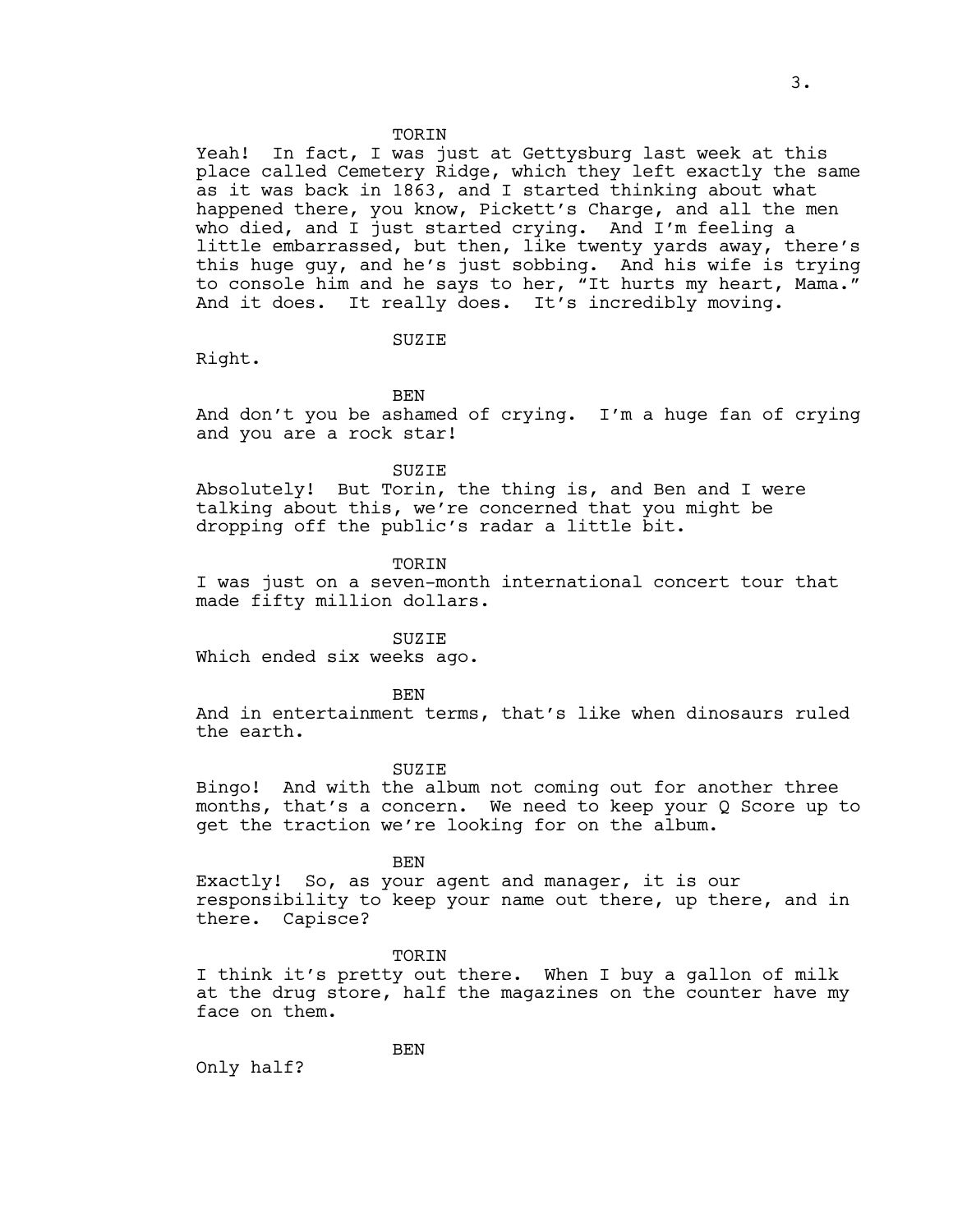#### SUZIE

See, that's a problem. The public has the attention span of a brain-damaged mosquito and we cannot allow you to go four or five months off the grid. So, Ben and I have come up with a little publicity booster for you. Ben?

BEN

Okay, here's what we've set up. You're going to love this! First, you get legally drunk, which is going to be a blood alcohol level of at least zero point eight. Then, around midnight or so, you get in your Lamborghini, head out to Highway 42, and crank that baby up to 150, 160 miles an hour. We'll make a call to the state police saying there's some maniac on Highway 42, you'll get pulled over, and when you get out of the car, you say...

> *BEN holds out his hand and snaps his fingers. SUZIE gives him a sheet of paper, which he hands to TORIN, who reads it out loud.*

TORIN

"What the fuck is this? This is bullshit. Who the fuck do you think you are? Do you know who I am?"

SUZIE

And that's the important line, "Do you know who I am?" Make sure the cop isn't in the way of his dashboard camera. We want that nice and clear for TV and the Internet.

> *TORIN looks from to SUZIE to BEN in disbelief.*

TORIN

I don't talk like this.

BEN

Well, no, of course not! But you're drunk! You're out on a wild, midnight rampage! That's the way you roll! No laws, no limits, you're a rebel!

TORIN And I don't own a Lamborghini.

BEN

You don't own a Lamborghini? (to SUZIE) Why doesn't he own a Lamborghini?

*SUZIE scribbles down a note.*

SUZIE I'm on it, I'm on it!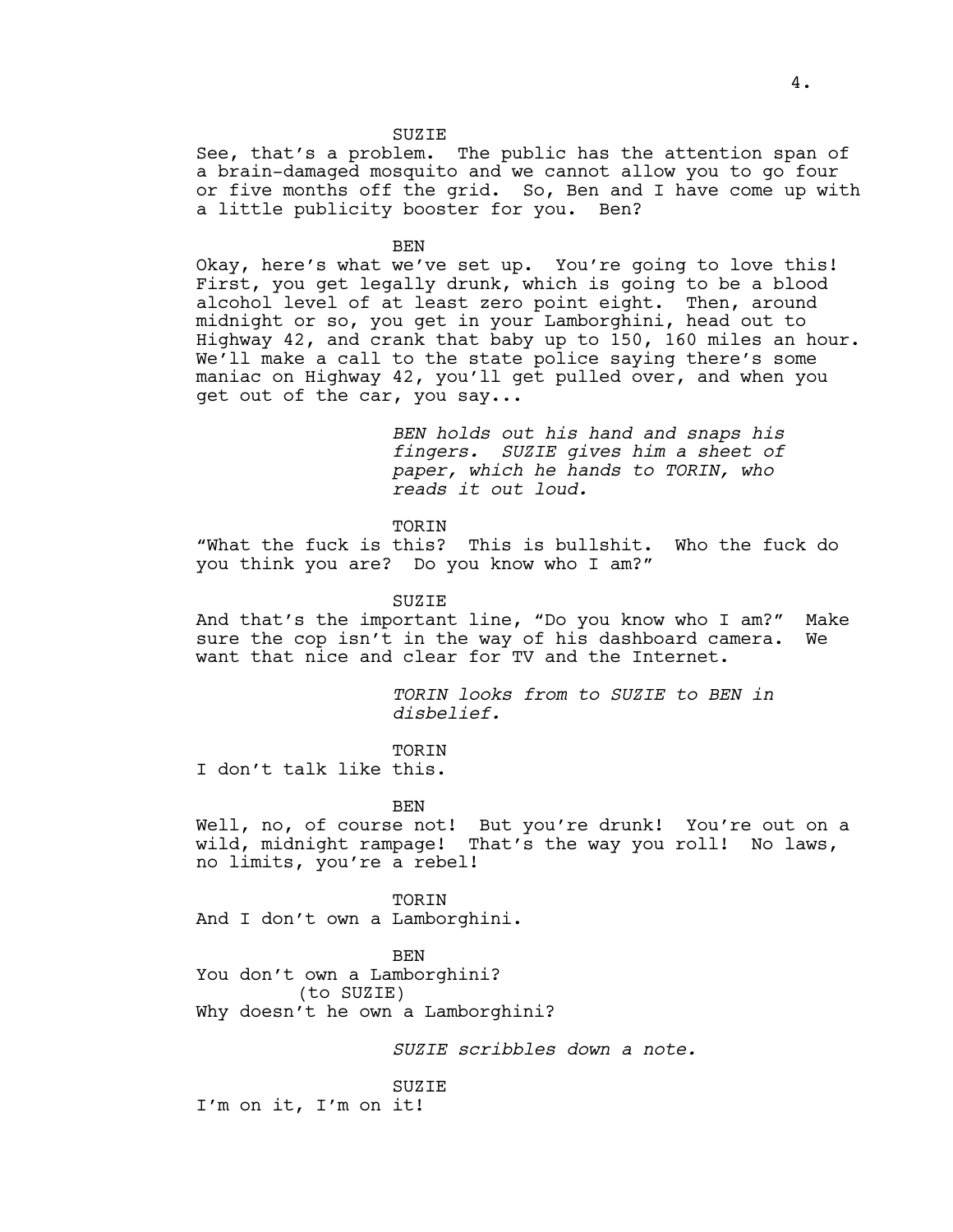BEN I make another call to the paparazzi who will be at the police station by the time you arrive. You swear some more, try to cover your face, but not really, maybe throw a punch or two, and we're golden. TORIN You're saying you want me to become a criminal? SUZIE No, of course not! Not a real criminal! **BEN** Not a criminal criminal! **SUZIE** A celebrity criminal! There's a big difference. BEN Huge difference! And you've got to give your fans-- **SUZIE** Your core fans-- BEN --a little something extra once in a while to prove that you still have it. We're talking street cred, my man! SUZIE And I'm sorry, but with all due respect, having a bit of a cry at some cemetery isn't going to do that. BEN

You will not be tamed! Yes, you sing catchy pop tunes, but you're tortured and sad and lonely.

SUZIE

Incredibly lonely, which is why you go out for drunken, latenight reckless drives by yourself. To kill the pain!

BEN That's what your public wants, someone to worry about...

## **SUZIE**

...to care about...

BEN

...someone they could love and save if they ever actually got the chance to meet you, which, don't worry, they won't.

SUZIE

And that's what we're selling here, Torin. We're selling hope. But you need to give your fans something to hope for--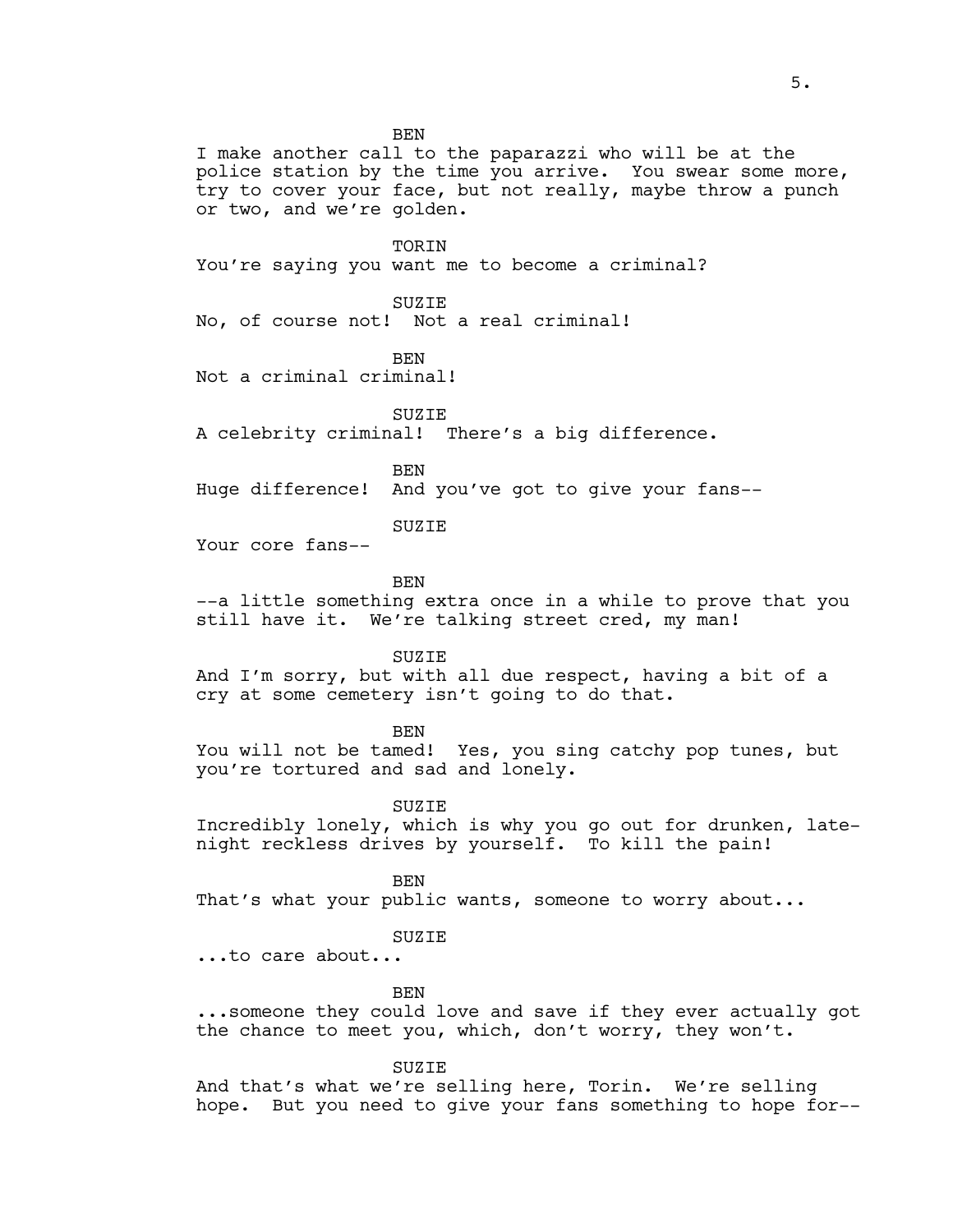BEN

--which you're not doing if you're happy and well-adjusted and taking tours of historical sites.

TORIN

I don't know. You're asking me to break the law.

*BEN throws his hands up in exasperation.*

BEN

You see? What did I tell you, Suzie? I give up. You can't help someone who doesn't want to be helped.

SUZIE

Ben, just let me handle this.

(to TORIN)

Okay, we didn't want to bother you with the whole big-picture thing, because that's our job. But the big picture is this. You're a very attractive and bright young man--

BEN

He's a fucking genius! Everyone knows that! MENSA should be asking to join you!

SUZIE

--and you know this whole "pop star" thing is going to fade away. That's just how these things work. Now, we talked about getting you into movies and acting, remember that?

TORIN

Sure! I'd love to act.

**SUZIE** 

Okay then! Look at this whole drunk driving arrest deal as research.

**TORIN** 

How is it research?

## SUZIE

This is what actors do! It's not enough to simply imagine a role! You can't just pretend! You need to know what it's like to be drunk and see those police lights in your rearview mirror! Know what it's like to be booked and photographed and thrown into a cell with convicted felons! You need to see it and taste it and smell it so you can draw upon those experiences when you're making a movie!

TORIN

So, Method Acting?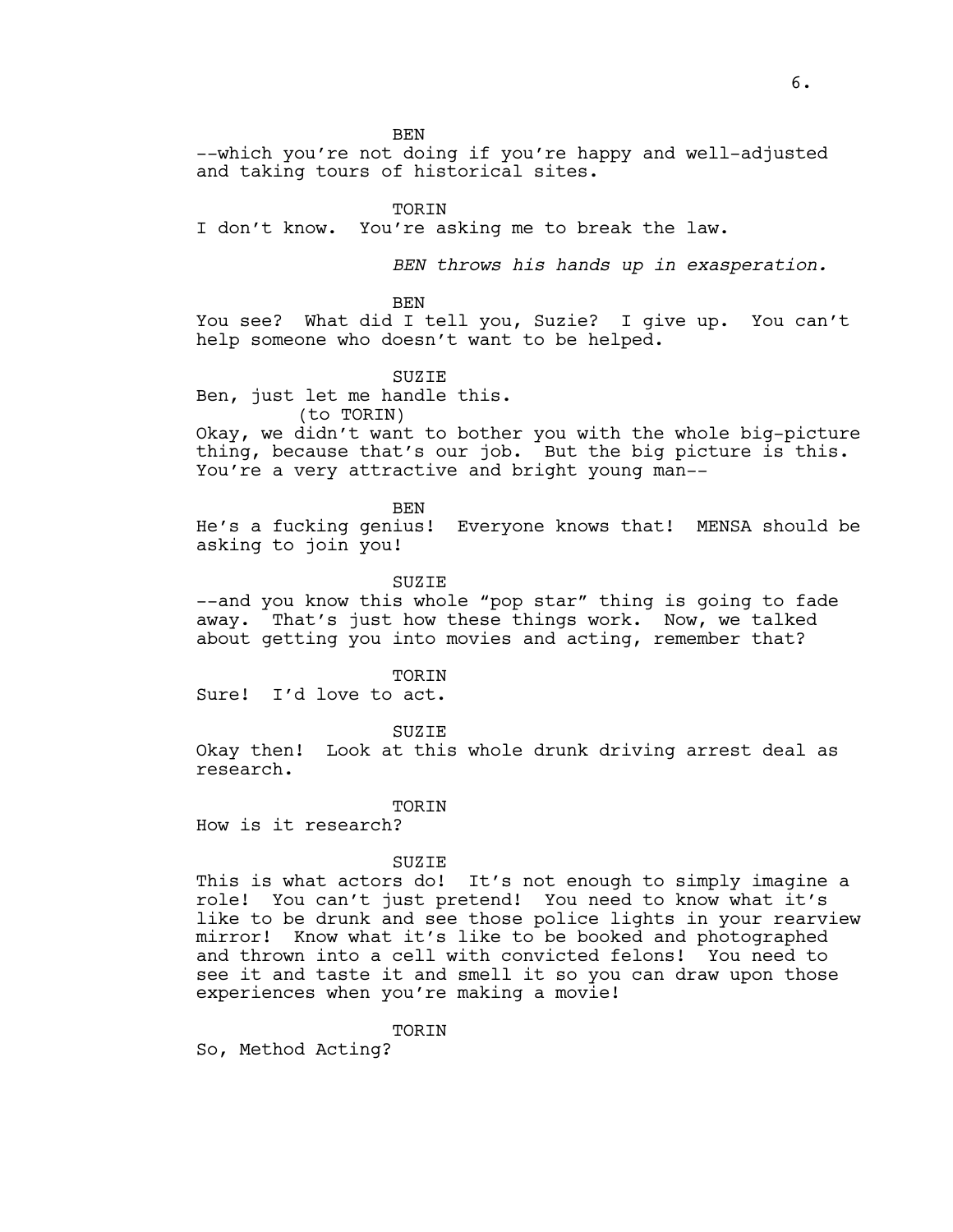BEN

There you go! Brando, Pacino, Hoffman...all those nut jobs! When Jim Carrey made those *Dumb and Dumber* movies, he wasn't just playing dumb, he was really that dumb! He immersed himself in complete, moronic, idiotic, stupidity. And he did that for us!

## SUZIE

For all of us!

**TORIN** 

So this would be research?

SUZIE

The best kind of research! Not just reading about it, but living it.

BEN

And hello! Bonus! The Twitterverse would explode! Ooh, best idea yet! We'll get you a dash-cam for your drunken drive, then leak the footage to TMZ and Buzzfeed!

SUZIE

Oh my God, I just got moist.

**BEN** 

Me too!

(to TORIN) So, that's the plan! What do you say, big dog?

*TORIN stands up to think.*

**TORIN** 

How fast did you want me to go again?

BEN

Minimum one-fifty. But hey, if you're feeling it, crank it up, bad boy! Let the Lambo unwind!

TORIN

But I don't think I've ever gone over eighty-five. How about this? I'll go...ninety, and I don't need to be drunk or have a Lamborghini, I'll just use my Jeep. How would that be?

SUZIE What part of this are you not getting?

BEN

Aside from everything?

TORIN

I'm just not comfortable with getting drunk and driving a sports car a hundred and fifty miles an hour for publicity.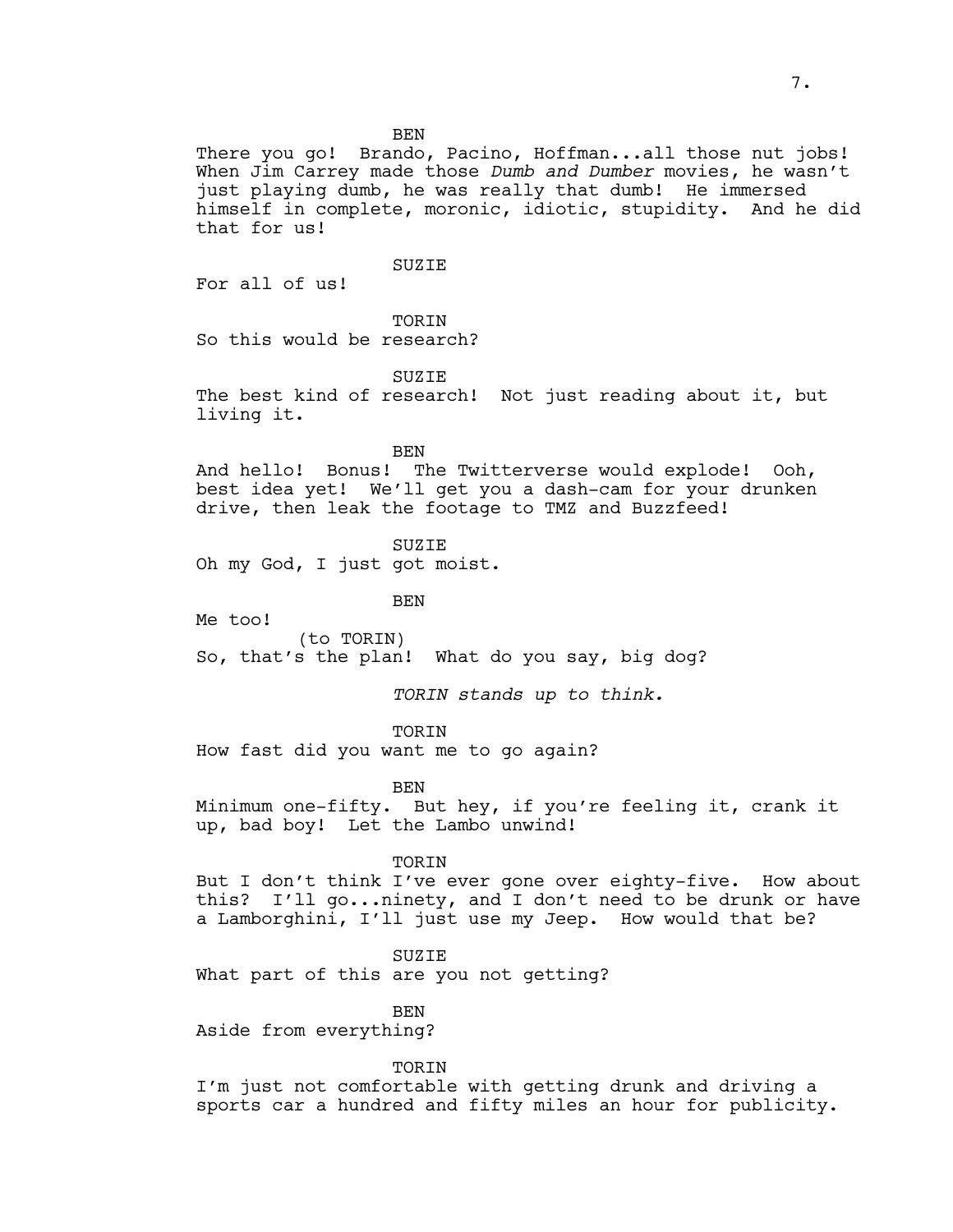BEN I don't know what to say. I thought you were serious about your career. **SUZIE** Ben! Stand down, okay? We'll...we'll just have to come up with someone else--something else! TORIN Okay, that would be great. (an idea strikes him) I like helping out at animal shelters and talking at teen centers! SUZIE We'll keep that in mind. TORIN Great. Well, thanks you guys. Thanks for understanding. BEN We'll call you. *There's an awkward moment as TORIN looks around, but BEN and SUZIE avoid eye contact. TORIN exits.* BEN And you can stick a fork in his ass, because he is done. SUZIE It's so sad. I mean, we tried, didn't we? BEN Hey, there's some people you just can't help. SUZIE Well...onward and upward. What do you got for me? *BEN touches his phone and does a quick scroll.* BEN Nebraska girl. Sixteen. Farm-raised and corn fed, blue eyes, size two, slightly pigeon-toed. You? *SUZIE scrolls on her phone.* SUZIE Twin brothers from the Bronx. Eighteen. Bi-racial with green eyes, but complexion issues...

8.